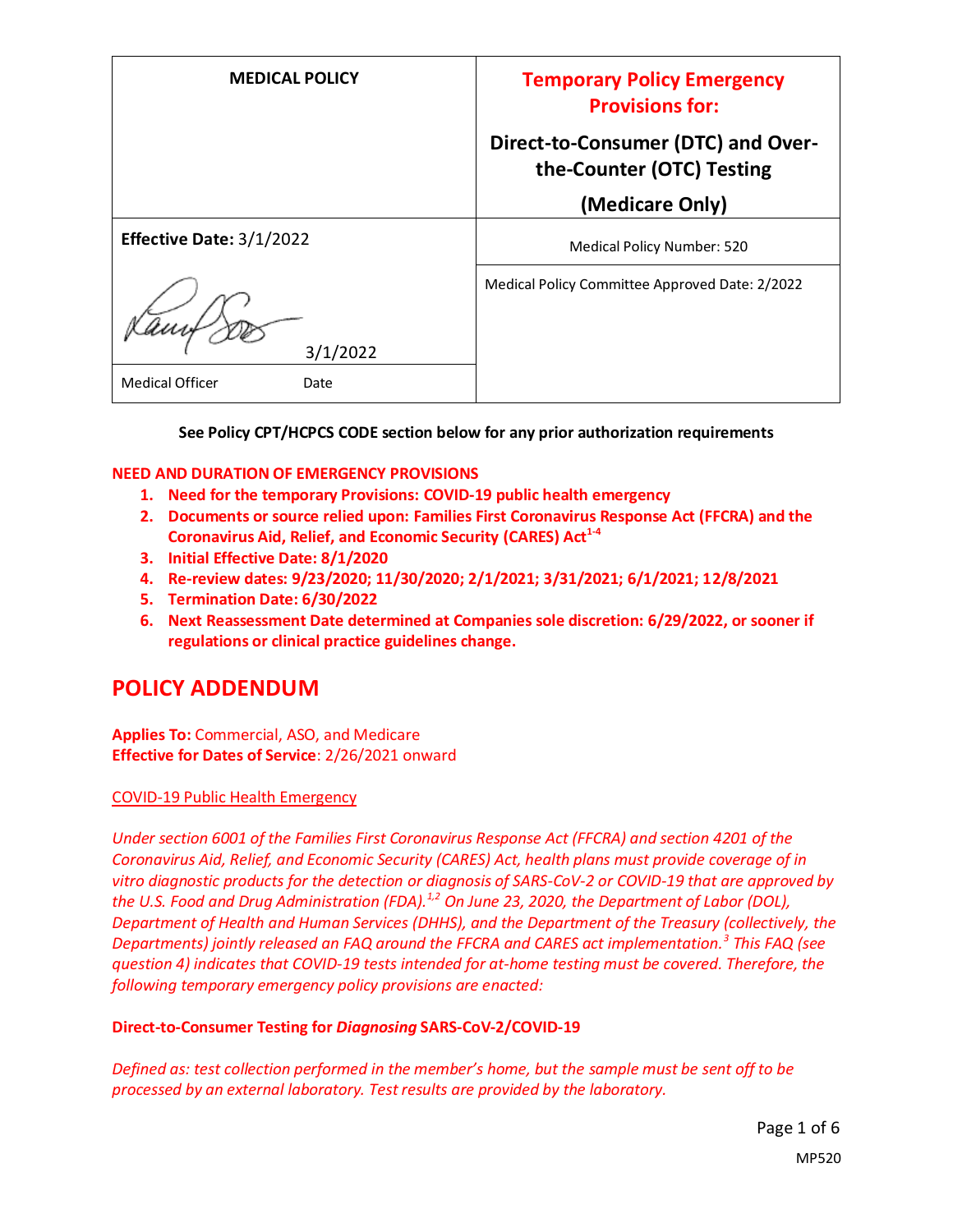# **Direct-to-Consumer (DTC) and Overthe-Counter (OTC) Testing**

#### **(Medicare Only)**

I. Direct-to-consumer testing for diagnosing SARS-CoV-2/COVID-19 is considered medically necessary and covered.

#### **Over-the-Counter Testing for Diagnosing SARS-CoV-2/COVID-19**

*Defined as: test collection and test processing is performed in the member's home. Test results are received within minutes and this testing does not require processing by an external laboratory.*

- II. Over-the-counter (OTC) testing for diagnosing SARS-CoV-2/COVID-19 is considered **medically necessary and covered** when the test is EUA/FDA approved for OTC use. This includes, but is not limited to, the following tests:
	- Quidel QuickVue At-Home OTC COVID-19 test
	- Ellume COVID-19 Home Test
	- Abbott BinaxNOW (multiple configurations)
		- o Abbott BinaxNOW COVID-19 Antigen Self Test
		- o Abbott BinaxNOW COVID-19 Ag Card 2 Home Test
		- o Abbott BinaxNOW COVID-19 Ag 2 Card
	- BD Veritor System for Rapid Detection of SARS-CoV-2
	- Cue Health COVID-19 Test for Home and Over The Counter (OTC) Use
	- Lucira COVID-19 All-In-One Test Kit

#### **Notes:**

- Effective 1/15/22: Members are limited to 8 tests per rolling 30-day period.
- If the test is not listed above, please see the FDA's complete list of in vitro diagnostic EUA approvals for SARS-CoV-2 linked below. The authorized setting must be "Home" for the test to be authorized for OTC use.
	- o [Molecular Diagnostic Tests for SARS-CoV-2](https://www.fda.gov/medical-devices/coronavirus-disease-2019-covid-19-emergency-use-authorizations-medical-devices/in-vitro-diagnostics-euas-molecular-diagnostic-tests-sars-cov-2)
	- o [Antigen Diagnostic Tests for SARS-CoV-2](https://www.fda.gov/medical-devices/coronavirus-disease-2019-covid-19-emergency-use-authorizations-medical-devices/in-vitro-diagnostics-euas-antigen-diagnostic-tests-sars-cov-2)
	- o [Serology and Other Adaptive Immune Response Tests for SARS-CoV-2](https://www.fda.gov/medical-devices/coronavirus-disease-2019-covid-19-emergency-use-authorizations-medical-devices/in-vitro-diagnostics-euas-serology-and-other-adaptive-immune-response-tests-sars-cov-2)
	- o [In vitro Diagnostics for Management of COVID-19 Patients](https://www.fda.gov/medical-devices/coronavirus-disease-2019-covid-19-emergency-use-authorizations-medical-devices/in-vitro-diagnostics-euas-ivds-management-covid-19-patients)
- III. If criterion II. above is not met, OTC testing for diagnosing SARS-CoV-2/COVID-19 is considered **investigational and not covered**.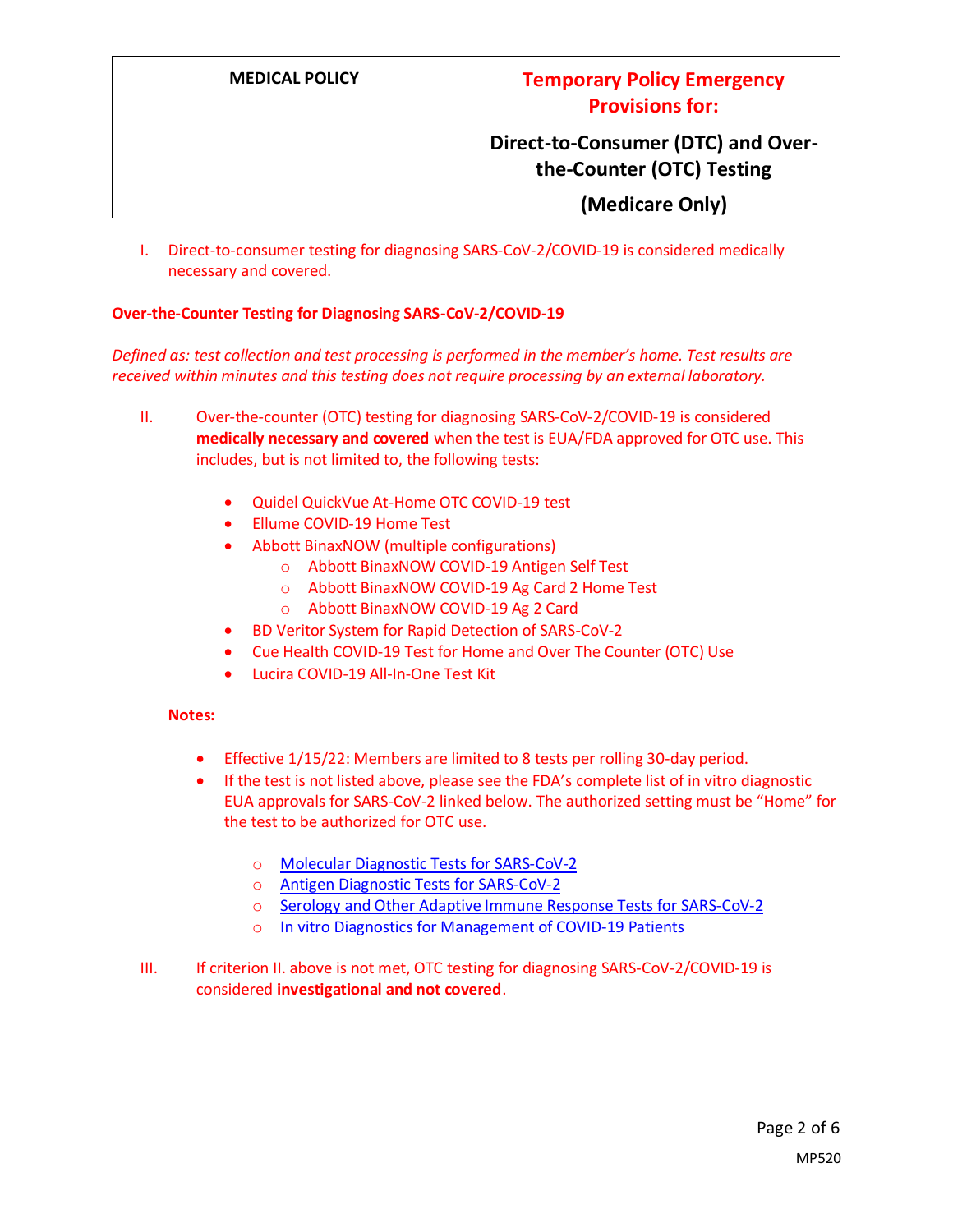**Direct-to-Consumer (DTC) and Overthe-Counter (OTC) Testing**

**(Medicare Only)**

#### **POLICY ADDENDUM REFERENCES**

- 1. Families First Coronavirus Response Act (FFCRA). Established into law March 18, 2020. Last accessed: August 4, 2020. URL[: https://www.congress.gov/116/plaws/publ127/PLAW-](https://www.congress.gov/116/plaws/publ127/PLAW-116publ127.pdf)[116publ127.pdf](https://www.congress.gov/116/plaws/publ127/PLAW-116publ127.pdf)
- 2. Coronavirus Aid, Relief, and Economic Security (CARES) Act. Established into law March 19, 2020. Last accessed: August 4, 2020. URL[: https://www.congress.gov/116/bills/s3548/BILLS-](https://www.congress.gov/116/bills/s3548/BILLS-116s3548is.pdf)[116s3548is.pdf](https://www.congress.gov/116/bills/s3548/BILLS-116s3548is.pdf)
- 3. FAQS About Families First Coronavirus Response Act and Coronavirus Aid, Relief, and Economic Security Act Implementation. Part 43. Publication date: June 23, 2020. Last accessed: August 4, 2020. URL[: https://www.cms.gov/files/document/FFCRA-Part-43-FAQs.pdf](https://www.cms.gov/files/document/FFCRA-Part-43-FAQs.pdf)
- 4. Centers for Medicare & Medicaid Services (CMS). Laboratories: Medicare Flexibilities to Fight COVID-19. Published: April 29, 2020. Last accessed: August 4, 2020. URL: <https://www.cms.gov/files/document/covid-19-laboratories.pdf>

# **SCOPE:**

Providence Health Plan, Providence Health Assurance, Providence Plan Partners, and Ayin Health Solutions as applicable (referred to individually as "Company" and collectively as "Companies").

# **APPLIES TO:**

Medicare Only

# **MEDICARE POLICY CRITERIA**

The following Centers for Medicare & Medicaid Service (CMS) guidelines should be utilized for medical necessity coverage determinations. Click the link provided in the table below to access applicable medical necessity criteria. All listed guidelines apply.

| <b>Service</b>              | <b>Medicare Guidelines</b>                                              |
|-----------------------------|-------------------------------------------------------------------------|
| Direct-to-Consumer (DTC)    | Medicare Benefit Policy Manual, Ch. 15 - Covered Medical and Other      |
| Testing (aka, self-testing, | Health Services, §80.1 - Clinical Laboratory Services                   |
| at-home testing, or over-   |                                                                         |
| the-counter testing)        | NON-COVERAGE POSITION SUMMARY: Clinical laboratory services             |
|                             | must be ordered and used promptly by a treating physician or other      |
|                             | qualified treating nonphysician practitioner acting within the scope of |
|                             | their license and in compliance with Medicare requirements and test     |
|                             | results must be used in the direct management of a specific medical     |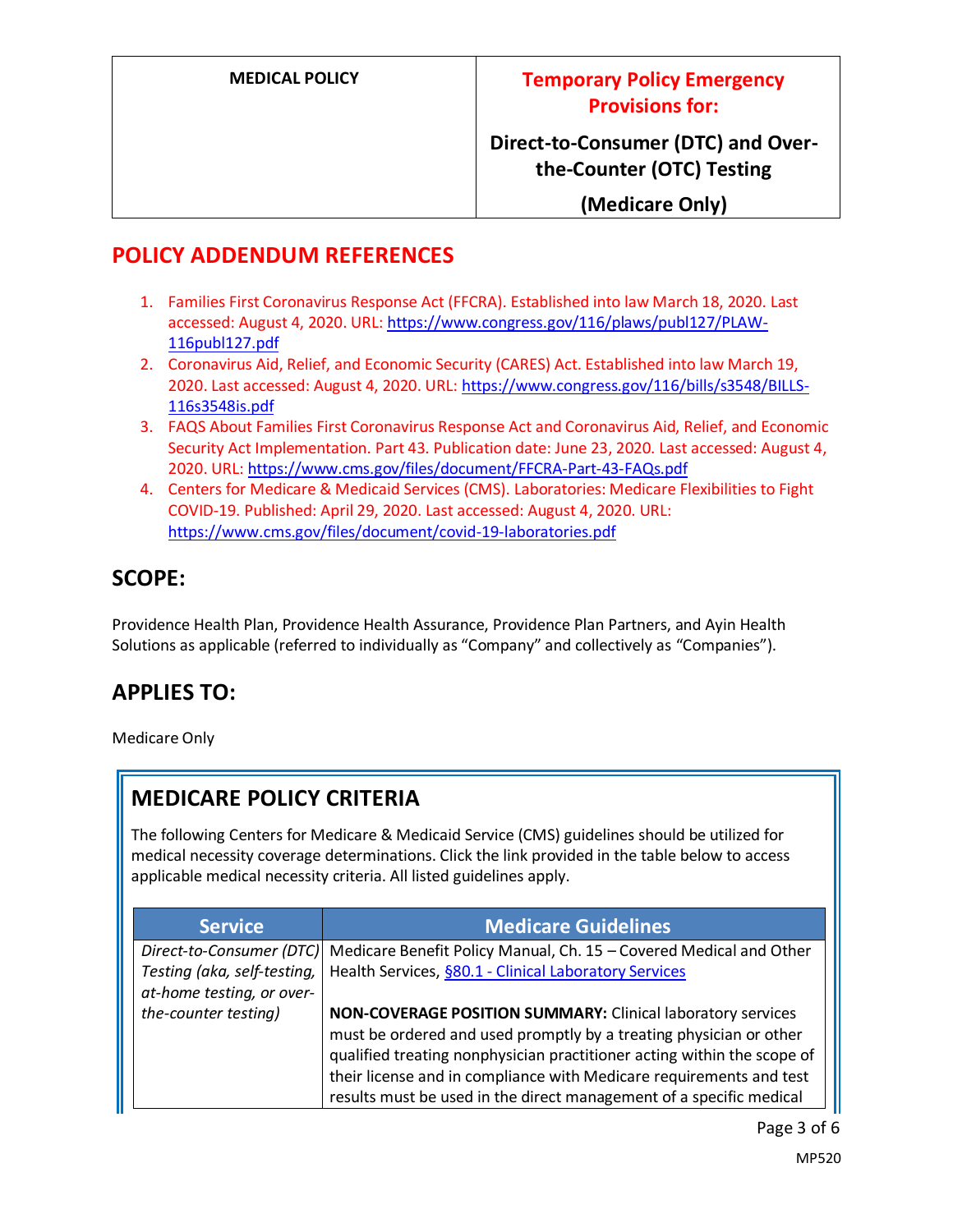#### **MEDICAL POLICY Temporary Policy Emergency Provisions for:**

# **Direct-to-Consumer (DTC) and Overthe-Counter (OTC) Testing**

**(Medicare Only)**

|  | problem. Tests that are not ordered by a treating provider as noted<br>above are denied as not medically reasonable or necessary. <sup>1-3</sup> |
|--|--------------------------------------------------------------------------------------------------------------------------------------------------|
|  |                                                                                                                                                  |

#### **POLICY GUIDELINES**

Medicare and Medical Necessity

Medicare coverage of diagnostic laboratory services requires the services meet certain requirements to determine medical necessity. In order to be considered a medically necessary test, Medicare requires that the service in question:

- Be ordered by a physician who is treating the beneficiary;  $1-3$
- Provide data that would be directly used in the management of a beneficiary's specific medical problem.  $1-3$
- Fall within a defined Medicare benefit category;  $4,5$
- Be considered medically necessary, as defined by the *Social Security Act, §1862(a)(1)(A)*. This means the service must be considered reasonable and necessary in the diagnosis or treatment of an illness or injury, or to rule out or confirm a suspected diagnosis because the patient has signs and/or symptoms; $6,7$

According to Medicare, "Tests that are not ordered by a treating physician or other qualified treating nonphysician practitioner acting within the scope of their license and in compliance with Medicare requirements will be denied as not reasonable and necessary."<sup>2</sup> Therefore, direct-to-consumer (DTC) or over-the-counter (OTC) testing is **not medically necessary**.

# **CPT/HCPCS CODES**

| <b>Medicare Only</b>                                                                            |                                                       |  |
|-------------------------------------------------------------------------------------------------|-------------------------------------------------------|--|
| <b>Unlisted Codes</b>                                                                           |                                                       |  |
| All unlisted codes will be reviewed for medical necessity, correct coding, and pricing at the   |                                                       |  |
| claim level. If an unlisted code is billed related to services addressed in this policy then it |                                                       |  |
| will be denied as not covered.                                                                  |                                                       |  |
| 81479                                                                                           | Unlisted molecular pathology procedure                |  |
| 81599                                                                                           | Unlisted multianalyte assay with algorithmic analysis |  |
| 84999                                                                                           | Unlisted chemistry procedure                          |  |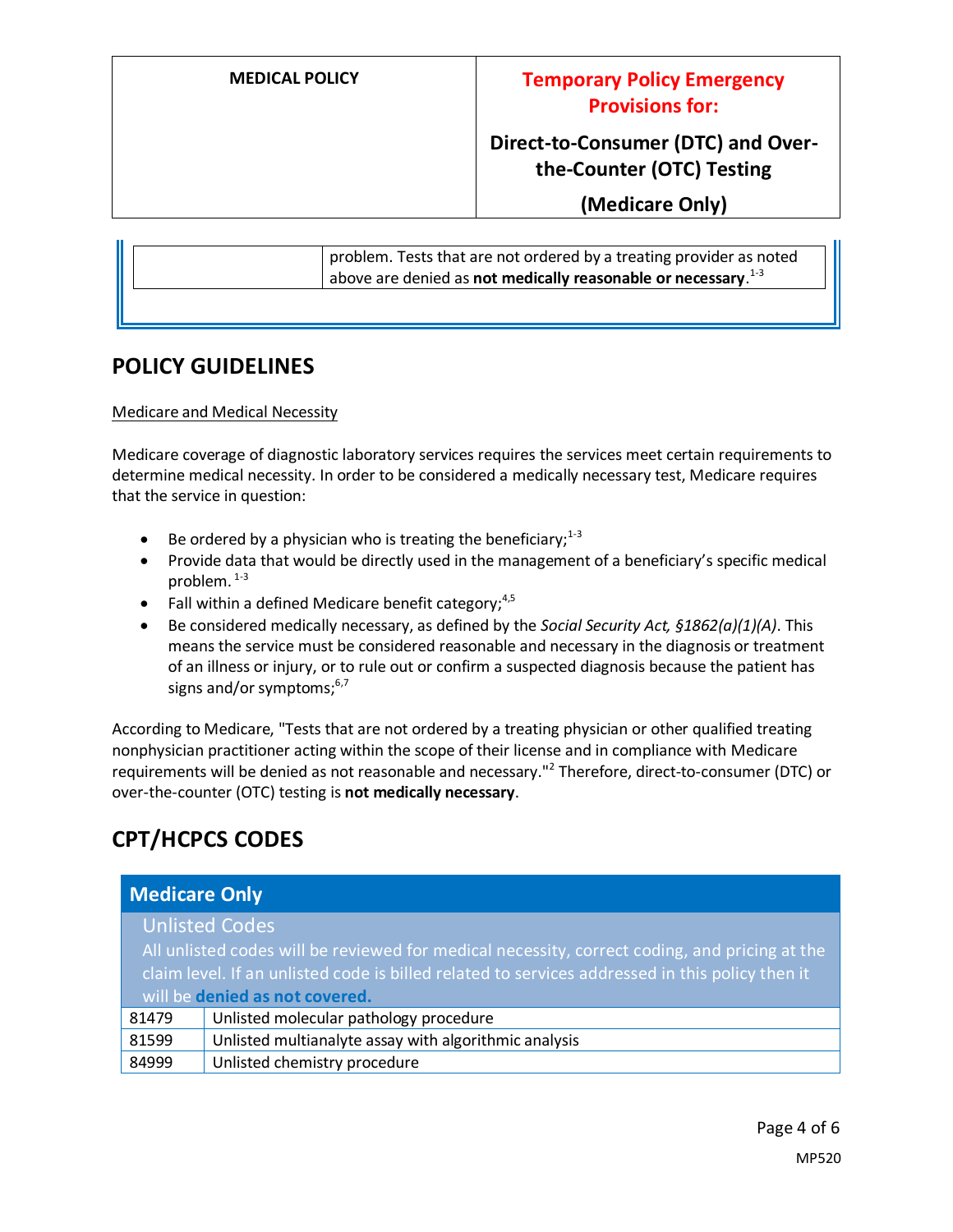| <b>MEDICAL POLICY</b> | <b>Temporary Policy Emergency</b><br><b>Provisions for:</b>     |
|-----------------------|-----------------------------------------------------------------|
|                       | Direct-to-Consumer (DTC) and Over-<br>the-Counter (OTC) Testing |
|                       | (Medicare Only)                                                 |

# **INSTRUCTIONS FOR USE**

Company Medical Policies serve as guidance for the administration of plan benefits. Medical policies do not constitute medical advice nor a guarantee of coverage. Company Medical Policies are reviewed annually and are based upon published, peer-reviewed scientific evidence and evidence-based clinical practice guidelines that are available as of the last policy update. The Companies reserve the right to determine the application of Medical Policies and make revisions to Medical Policies at any time. Providers will be given at least 60-days notice of policy changes that are restrictive in nature.

The scope and availability of all plan benefits are determined in accordance with the applicable coverage agreement. Any conflict or variance between the terms of the coverage agreement and Company Medical Policy will be resolved in favor of the coverage agreement.

# **REGULATORY STATUS**

#### Mental Health Parity Statement

Coverage decisions are made on the basis of individualized determinations of medical necessity and the experimental or investigational character of the treatment in the individual case. In cases where medical necessity is not established by policy for specific treatment modalities, evidence not previously considered regarding the efficacy of the modality that is presented shall be given consideration to determine if the policy represents current standards of care.

# **REFERENCES**

- 1. Medicare Benefit Policy Manual, Ch. 15 Covered Medical and Other Health Services, §80.1 Clinical Laboratory Services; Last Updated 11/19/2007; Available at: <https://www.cms.gov/Regulations-and-Guidance/Guidance/Manuals/Downloads/bp102c15.pdf>
- 2. Federal Register / Vol. 66, No. 226 / Friday, November 23, 2001; Available at: <https://www.cms.gov/Medicare/Coverage/CoverageGenInfo/downloads/lab2.pdf>
- 3. 42 CFR §410.32(a); Available at[: https://www.govinfo.gov/content/pkg/CFR-2011-title42](https://www.govinfo.gov/content/pkg/CFR-2011-title42-vol2/pdf/CFR-2011-title42-vol2-sec410-32.pdf) [vol2/pdf/CFR-2011-title42-vol2-sec410-32.pdf](https://www.govinfo.gov/content/pkg/CFR-2011-title42-vol2/pdf/CFR-2011-title42-vol2-sec410-32.pdf)
- 4. Medicare Coverage Determination Process; Last Updated: 12/01/2021; Available at: <https://www.cms.gov/medicare/coverage/determinationprocess>
- 5. Medicare Managed Care Manual, Ch. 4 Benefits and Beneficiary Protections, §10.2 Basic Rule; Last Updated: 04/22/2016; Available at[: https://www.cms.gov/Regulations-and-](https://www.cms.gov/Regulations-and-Guidance/Guidance/Manuals/downloads/mc86c04.pdf)[Guidance/Guidance/Manuals/downloads/mc86c04.pdf](https://www.cms.gov/Regulations-and-Guidance/Guidance/Manuals/downloads/mc86c04.pdf)
- *6. Title XVIII of the Social Security Act, §1862(a)(1)(A)*; Available at: [https://www.ssa.gov/OP\\_Home/ssact/title18/1862.htm](https://www.ssa.gov/OP_Home/ssact/title18/1862.htm)